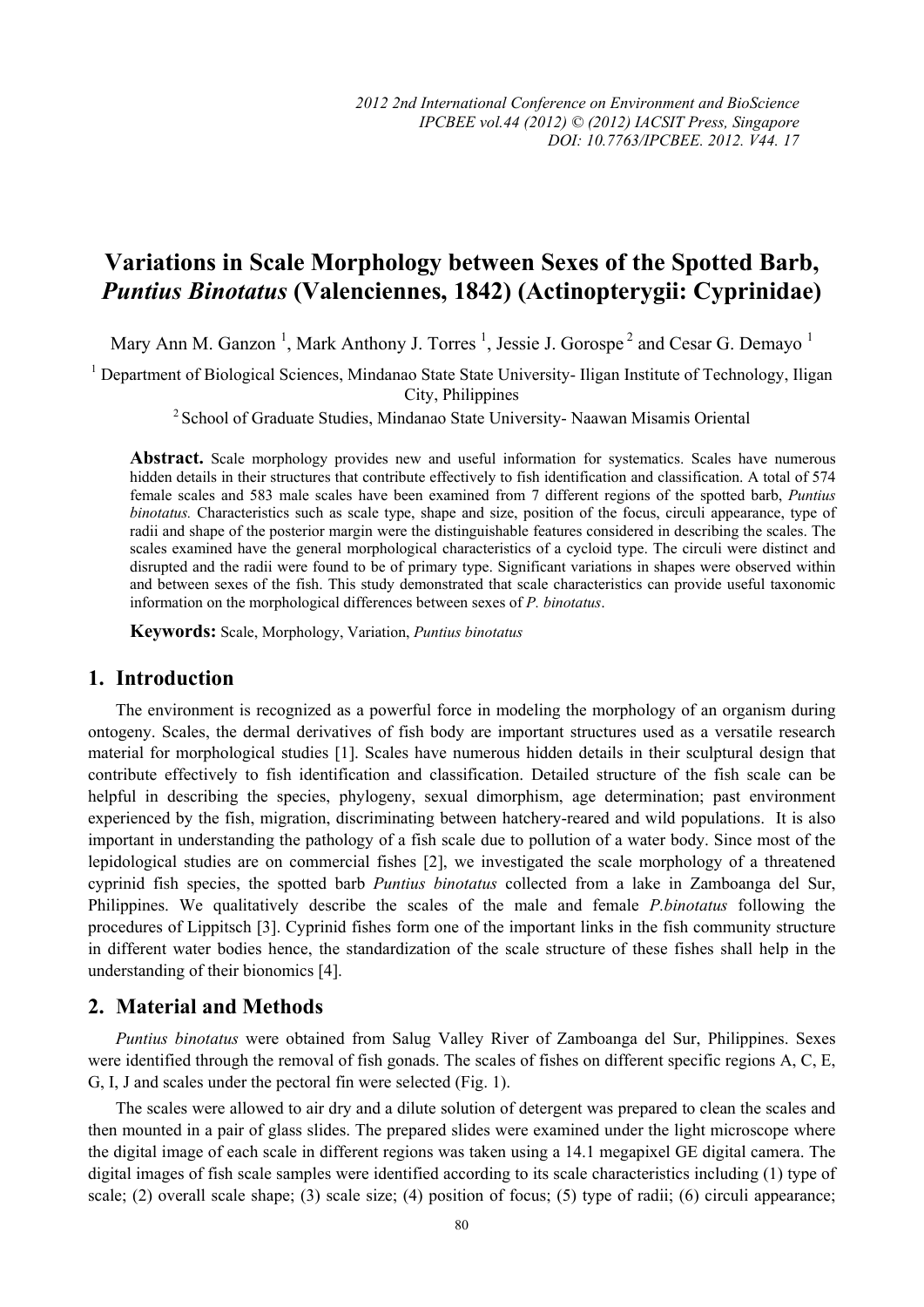and (7) the appearance posterior fields. A total of 574 female scales and 583 male scales have been examined from 7 different regions.



Fig. 1: Photograph of the *Puntius binotatus* fish showing the various selected regions where scales of interest are located. (A) antero dorsal (upper head to dorsal fin region), (B-C) scale region above and on the lateral line canal, (D-E) antero-ventral scale region (before pectoral fins), (F-G) postero-dorsal region (above the peduncle), (H-I) postero-dorsal region (below the peduncle), (J) postero-dorsal region (after the dorsal fin), and (PV) pectoral fin region (under the pectoral fin).



Fig. 2: Photograph of a typical cycloid scale of *Puntius binotatus* (Valenciennes, 1842) showing the anterior, lateral, and posterior fileds, circuli, primary and secodary radii, and the focus of the scale.

The seven characteristics of scales that have been considered in the study were carefully observed on each scale in every region and data observed were recorded. Each characteristic was given corresponding code as shown in table 1 below.

Table 1: Characteristics used to describe the different types of scales of *P. binotatus*.

| <b>Scale</b><br>Characteristic | Fvpe                                                                             | <b>Scale Characteristic</b>         | Type                                               |
|--------------------------------|----------------------------------------------------------------------------------|-------------------------------------|----------------------------------------------------|
| Scale Shape<br>Scale Size      | Rectangle, Pentagonal, Round, Square, Oblong, Triangle<br>Small, Moderate, Large | Type of Radii<br>Circuli Appearance | Primary, Secondary<br>Distict; Disrupted           |
| Position of Focus              | Centrally located, Posteriorly located                                           | Shape of the Posterior Margin       | Not Distinct; Disrupted<br>Tongue like, Triangular |

### **3. Results and Discussion**

Fish scale shapes were observed to be elliptic, oblong, pentagonal, rectangular, rounded, square, triangular and cycloid (Fig. 3).

Variation in scale shapes do occur between and within body regions (Table 2). Scales collected from *P. binotatus* is a cycloid since a smooth, thin, disc-like appearance was observed. The anterior field is embedded in the skin and overlapped by the posterior side of the proceeding scale. This arrangement of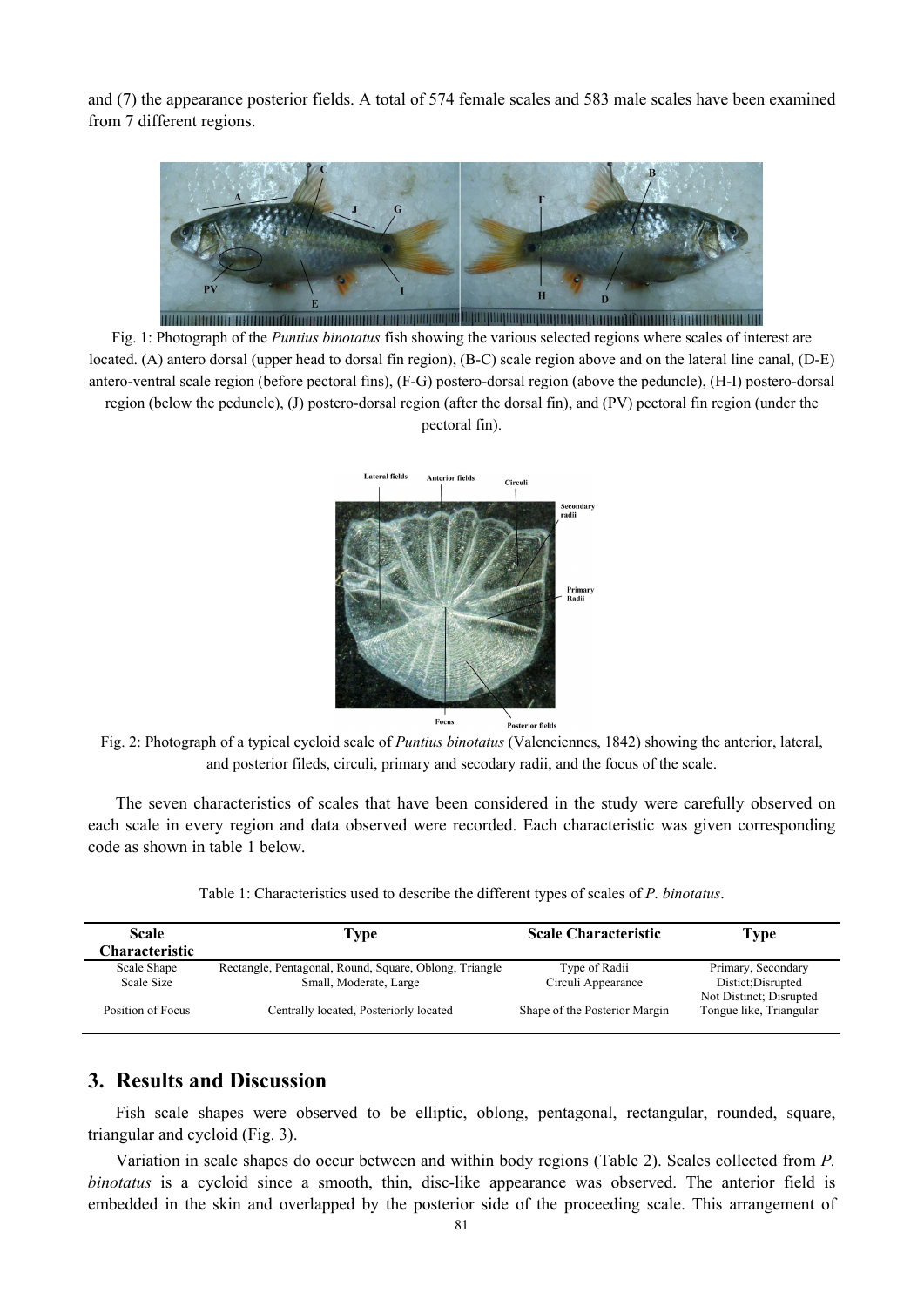overlapping scales gives the fish greater flexibility than in those species with cosmoid and ganoid scales [11]. It is important to note however that it is very evident that within a specific region of both the male and female bodies show variability in scale shapes. It was observed in this study that variations among and within regions of the fish scale of both sexes can be observed (Fig. 5). Based on the shape, size, position of focus, appearance of circuli, and the number and distribution of radii of the scales, variations within and among regions can be observed. The shapes of the scale vary from either rectangular, square, pentagonal and oblong. The shape of the posterior margin varies from tongue-like to triangular. Scale size varies from small to moderate to large sizes. The number and distribution of the radii were also observed to vary within regions. Two types of radii were commonly observed. These are the primary radii originating from the focus reaching the margin of the scale and the secondary radii originating midway between the focus and the margin [4].



Fig. 3: Fish scale shapes commonly observed in the male and female *P. binotatus* (Valenciennes, 1842).

The position of the focus was mostly centrally located. From the focus lines of growth (the ridges) or circuli start appearing as the scales increase in size. Circuli are distinct, and disrupted in the anterior part (Fig. 4). These disruptions might be due to the exposure of the fish to environmental and biological factors such as spawning, stunted growth or abundance of food [5].

The circuli are partitioned by deep and narrow grooves or radii that run radially towards the focus categorized into primary and secondary types. The number of primary radii is commonly observed in the scales of both sexes than the secondary radii. Not all scales observed have a secondary radii and the presence of the said radii could only be observed in about 2 to 3 scales per region except regions J and I in both sexes. The observed higher number of radii is correlated with the better nutritive conditions of the fish [6] [7] and also represent scale flexibility [2]. The number of radii present per scale varies from about 10 to 25 for both sexes. It is argued that the higher number of radii is correlated with the better nutritive conditions of the fish which could be abundant in their habitat [6] [7]. It is important to note however that the variation in number of radii has nothing to do with the scale size. Studies have shown that there is no significant relationship between the number of radii and the scale size, as the numbers of radii depend on the location of the scale on the fish body [4].

There is no apparent differences exist on both sexes based on the position of focus since focus positions are found to be centrally located in all regions of the fish body. The focus is the part of the scale that developed first during ontogenesis. The position of the focus on the scale remains the same throughout the life of the individual species [7] [8].

While the shape of fish scales is to a considerable extent species-specific and is also useful in the determination of stock membership, morphological variation between sexes as observed in this study can be argued to be a result of selection for phenotypes that provide energetic or functional advantages with local hydraulic variation for the fish [1]. While some of the variations observed in scale character between sexes can be attributed to the portion of the body which they are attached to [11], such differences may well reflect adaptations of the species to different functions and swimming characteristics, or adaptations to varying hydrodynamic conditions [12]. It cannot be disregarded however that environmental influences might also influence fish scale morphology defining fish stocks characterized by phenotypic differences [13].

### **4. Acknowledgements**

The senior author would like to acknowledge the Department of science and Technology (DOST) of the Philippines for the scholarship grant.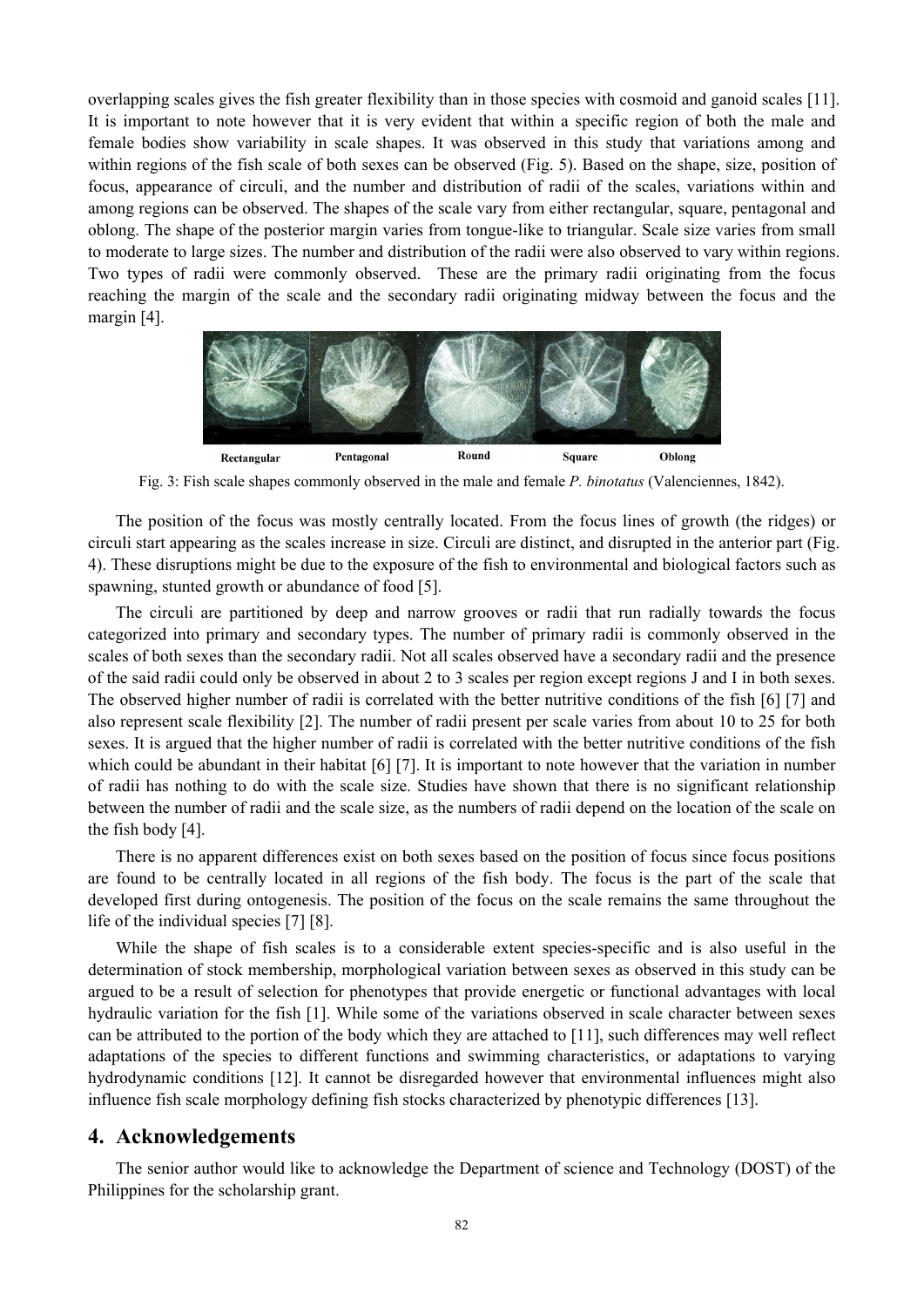

Fig. 4: An image showing the distinct and disrupted circuli of *Puntius sirang.* 



Fig. 5: Images of the variants extracted from the (a) female and (b) male scales of *P. binotatus*.

## **5. References**

- [1] N. Kaur and A. Dua. Species specificity as evidenced by scanning electron microscopy of fish scales. *Current Science*. 2004, 87: 692-696.
- [2] H.R. Esmaeili and Z. Gholami. Investigations on the surface ultrastructure of scale of Geno tooth-carp, *Aphanius ginaonis* (Holly, 1929) (Actinopterygii: Cyprinodontidae) using scanning electron microscope. *Iran. J. Biol.* 2007, 20: 307-314.
- [3] E. Lippitsch. Squamation and scale character stability in cyclids, examined in *Sarotherodon galilaeus* (Linnaeus, 1758) (Perciformes, Cichlidae). *Journal of Fish Biology.*1992, 41: 355-362.
- [4] H.R. Esmaeili and Z. Gholami. Scanning electron microscopy of the scale morphology in Cyprinid fish *Rutilus frisii kutum* Kamenskii, 1901 (Actinopterygii: Cyprinodontidae). *Iran. J. Biol.* 2011, 10(1):155-166.
- [5] D.P. Matondo, M.A.J. Torres, S.R. Tabugo and C.G. Demayo. Describing variations in scales between sexes of the yellowstriped goatfish, *Upeneus vittatus* (Forskål, 1775) (Perciformes: Mullidae). *Journal of Nature Studies.* 2010*,*  2(1):37-50.
- [6] M.S. Johal, H.R. Esmaeili and M.L. Sharma. Scale structure of a cobitid fish, *Cobitis linea* (Haeckel, 1849) using different modes of SEM. *Current Science.* 2006, 91(11):1444-1446.
- [7] K.K. Tandon and M.S. Johal*. Age and growth in Indian freshwater fishes*. Narenda Publishing House, Delhi. p. 232.
- [8] Jawad , L. (2005). Comparative scale morphology and squamation patterns in triple fins (Pisces: Teleostei: